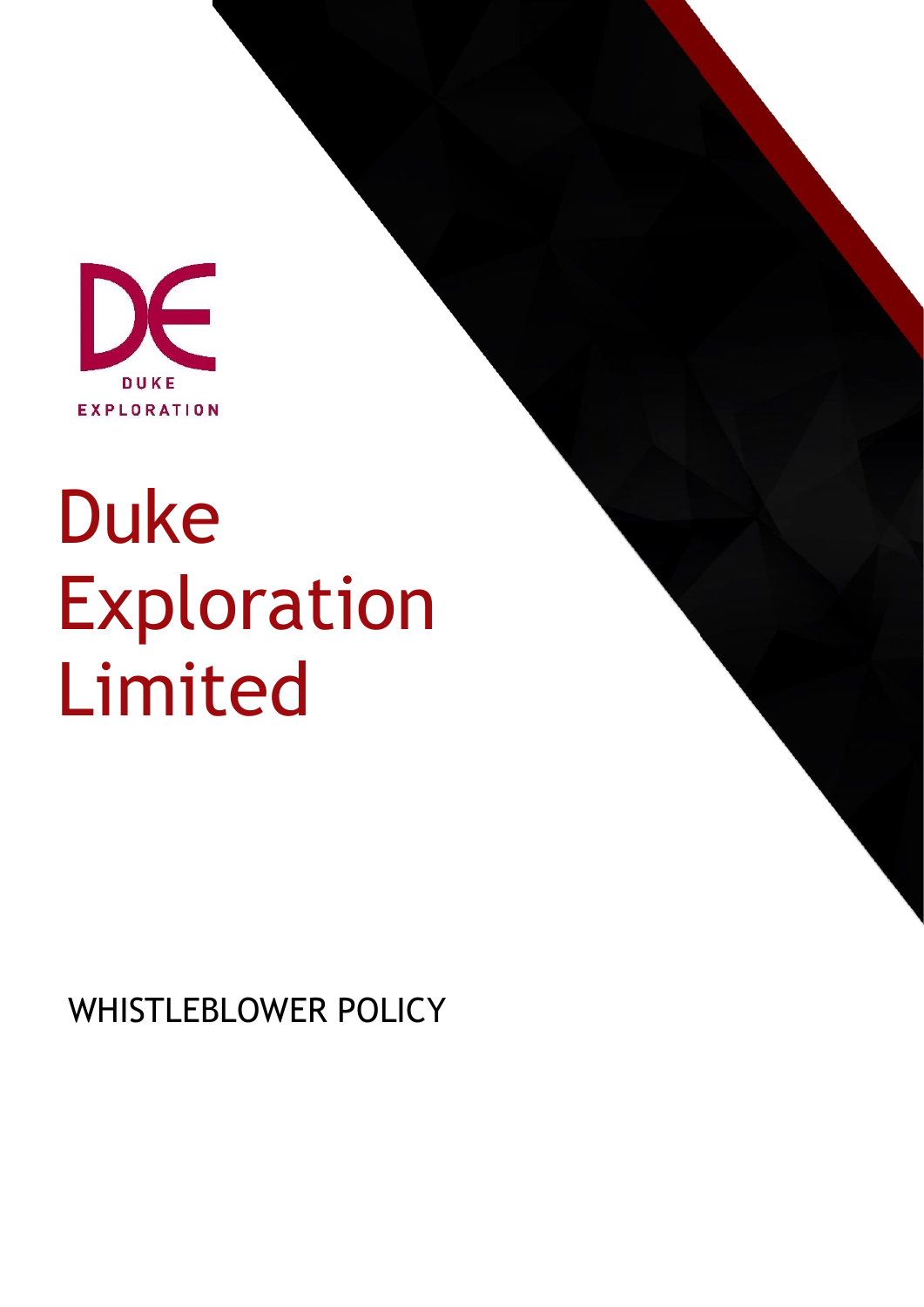

# **DUKE EXPLORATION LIMITED**

ABN 28 119 421 868

#### **Glossary**

Report and Investigation Officer: Chief Financial Officer Company Secretary (alternate)

## **1 BACKGROUND**

Directors, officers and employees are expected to observe high standards of business and personal ethics in the conduct of their duties and responsibilities as set out in the Company's Code of Conduct. All employees and representatives of the Company must practise honesty and integrity in fulfilling their responsibilities and comply with all applicable laws and regulations.

The aim of this Policy is to ensure that directors, officers and employees comply with these obligations. It also encourages reporting of violations (or suspected violations) and provides effective protection from victimisation or dismissal to those reporting by implementing systems for confidentiality and report handling.

#### **2 REPORTING RESPONSIBILITES**

It is the responsibility of all directors, officers and employees to comply with the Company's Code of Conduct and report violations or suspected violations in accordance with this Policy.

#### **3 NO RETALIATION**

No director, officer or employee who in good faith reports a violation under this Policy shall suffer detriment, either actual or threatened, harassment, retaliation or adverse employment or engagement consequence. If a director, officer or employee retaliates against someone who has reported a violation in good faith they will be subject to discipline up to and including termination of employment or services.

## **4 REPORTING VIOLATIONS**

This Policy is intended to encourage and enable employees and others to raise serious concerns within the Company.

In most cases, employees should approach their supervisor first as they may be in the best position to address a concern.

If employees are not comfortable speaking to their supervisor or not satisfied with their supervisor's response, they are encouraged to speak with anyone in management whom they are comfortable in approaching.

Supervisors and managers are required to report suspected violations of the Company's Code of Conduct to the Report and Investigation Officer, who has specific and exclusive responsibility to investigate all reported violations.

#### **5 REPORT AND INVESTIGATION OFFICER**

The Report and Investigation Officer is responsible for investigating and resolving all reported complaints and allegations concerning violations of the Company's Code of Conduct. At their